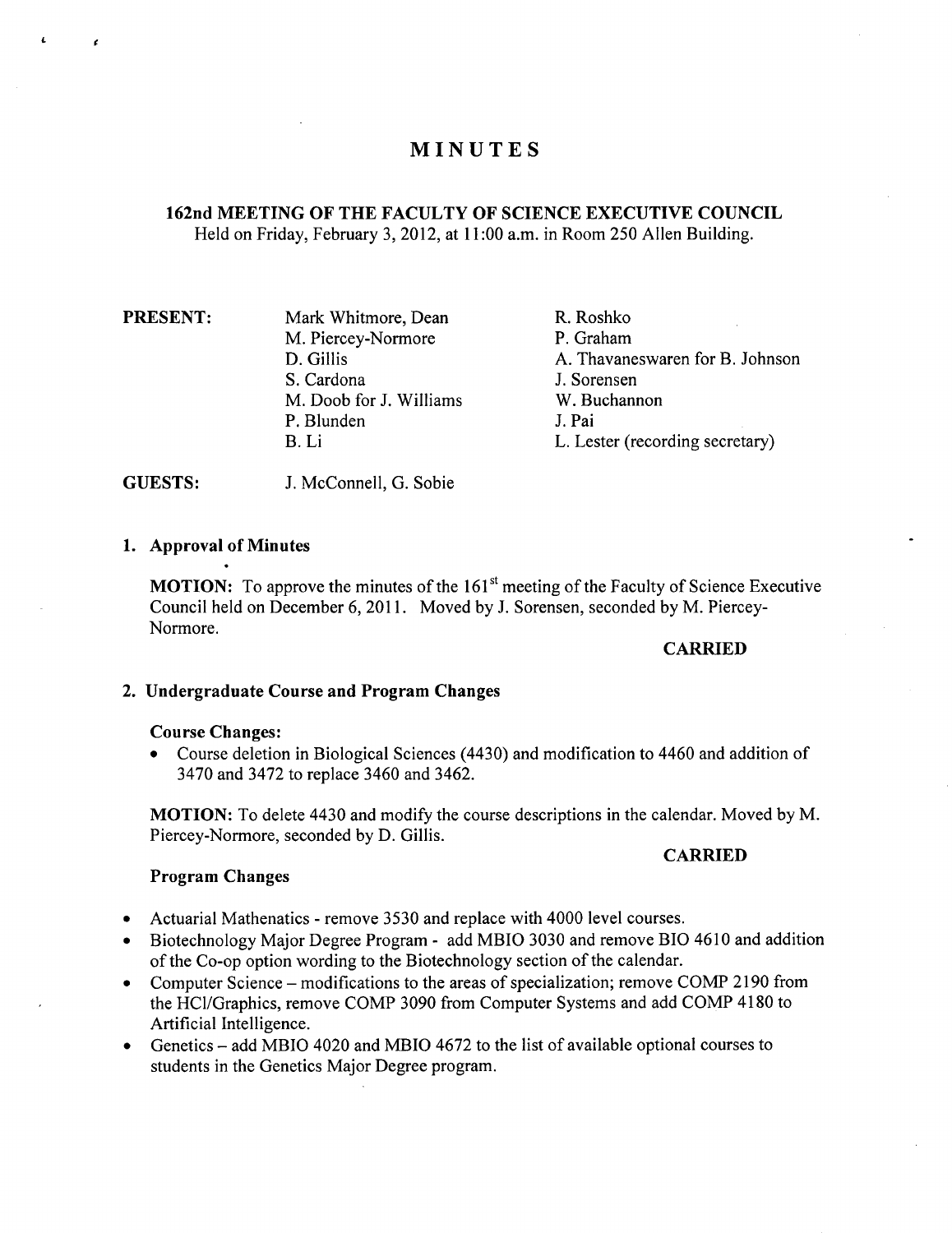- Psychology to change the number of credit hours for a Bachelor of Arts (Honours) Degree in Psychology from 114 to 120, which is consistent with the number of credit hours required for a Bachelor of Science (Honours) Degree in Psychology.
- Statistics remove ACT 3530 from the program and increase year 3 electives from three  $\bullet$ credit hours to six credit hours.

**MOTION:** To recommend to Faculty Council approval of the package of undergraduate program changes as presented. Moved by M. Piercey-Normore, seconded by P. Blunden. **CARRIED** 

#### **Approval of Agenda**

**MOTION:** To approve the draft agenda of the Faculty Council meeting scheduled for February 16, 2012. Moved by J. Sorensen, seconded by S. Cardona.

#### **Other Business**

**CARRIED** 

There was no other business to report.

## **Adjournment**

The meeting adjourned at 11:30.